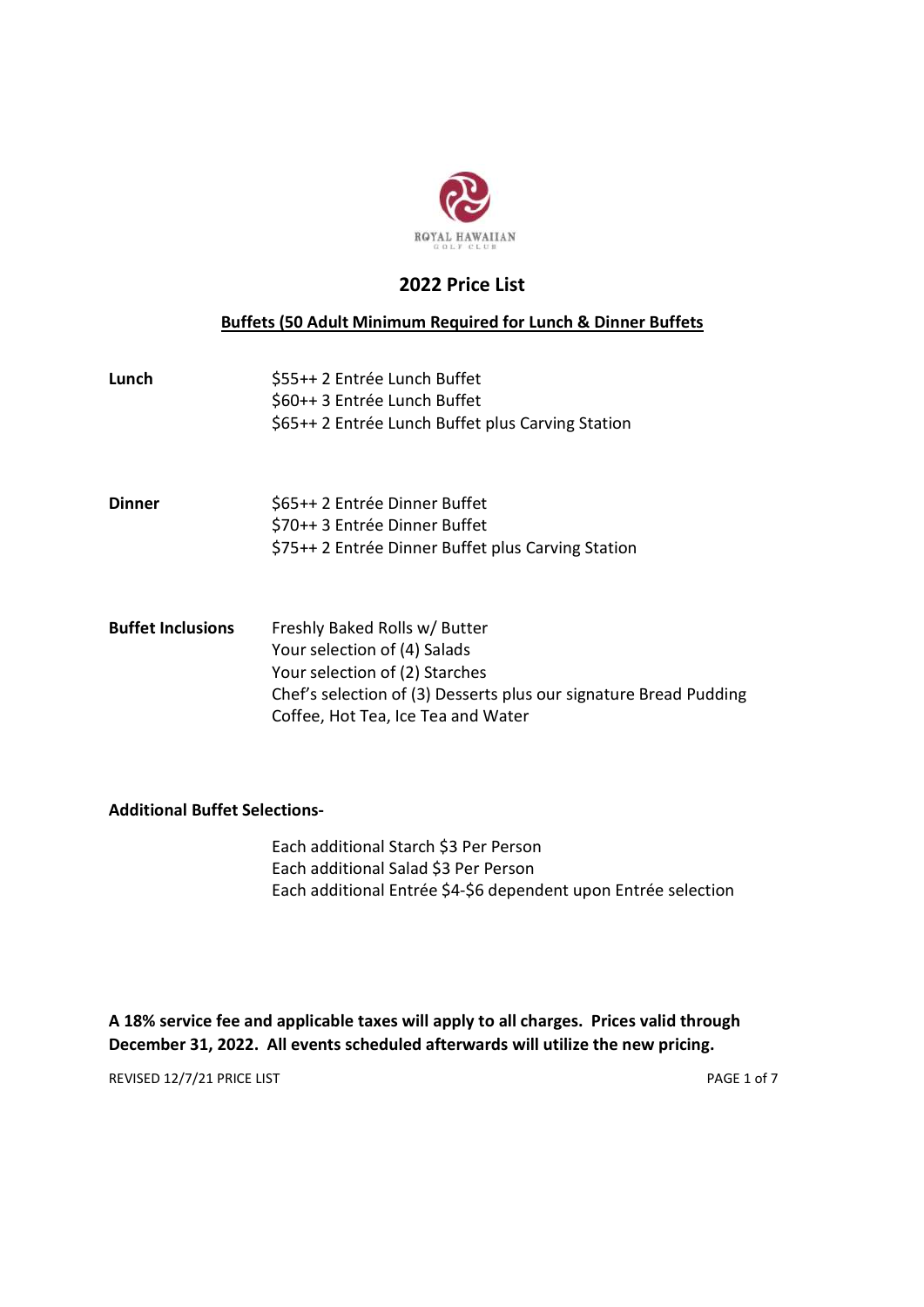

# Venue Room Rental Options

## Ali'i Ballroom- Food & Beverage Minimums \*Minimums must be met or the difference will be charged as a Room Fee\*

| Monday to Thursday | \$4000++ Lunch Event (8:30 am $-$ 2:00 pm)<br>\$5500++ Dinner Event (3:30 pm - 10:00 pm) |
|--------------------|------------------------------------------------------------------------------------------|
| Friday to Sunday   | \$6500++Lunch Event (8:30 am $-$ 2:00 pm)<br>\$8000++Dinner Event (3:30 pm - 10:00 pm)   |

# The Olena- Restaurant Buy-out

| Monday to Thursday | $$2500++Lunch$ Event (8:30 am $-2:00$ pm)<br>$$3500++$ Dinner Event (3:30 pm $-10:00$ pm)                |
|--------------------|----------------------------------------------------------------------------------------------------------|
| Friday to Sunday   | \$3000++Lunch Event $(8:30 \text{ pm} - 2:00 \text{ pm})$<br>\$4000++Dinner Event (3:30 pm $-$ 10:00 pm) |

Ali'i Ballroom & The Olena Venue Room Rentals will include the following per your headcount: 60" or 70" Round Tables w/ Standard White Linen Standard Gold Banquet Chairs Standard White Cloth Napkins Silverware & Glassware

## Booked Wedding Events in the Ali'i Ballroom & The Olena the following will also be included in addition to the above-

(1) 6' Rectangular Sweetheart Table w/ Standard White Linen & Table Skirt (1) 30" Round Cake Table w/ Standard White Linen (1) 6' Rectangular Sign-in Table w/ Standard White Linen

# Maunawili Room- Rental (Weekday Rental Only)

| Monday to Thursday | $$500++$ Room Rental (8:30 am $-$ 2:00 PM)  |
|--------------------|---------------------------------------------|
|                    | $$850++$ Room Rental (3:30 pm $-$ 10:00 PM) |

No inclusions for the Maunawili Room Rental- All tables, chairs, amenities and food/beverage will need to be purchased separately.

A 18% service fee and applicable taxes will apply to all charges. Prices valid through December 31, 2022. All events scheduled afterwards will utilize the new pricing.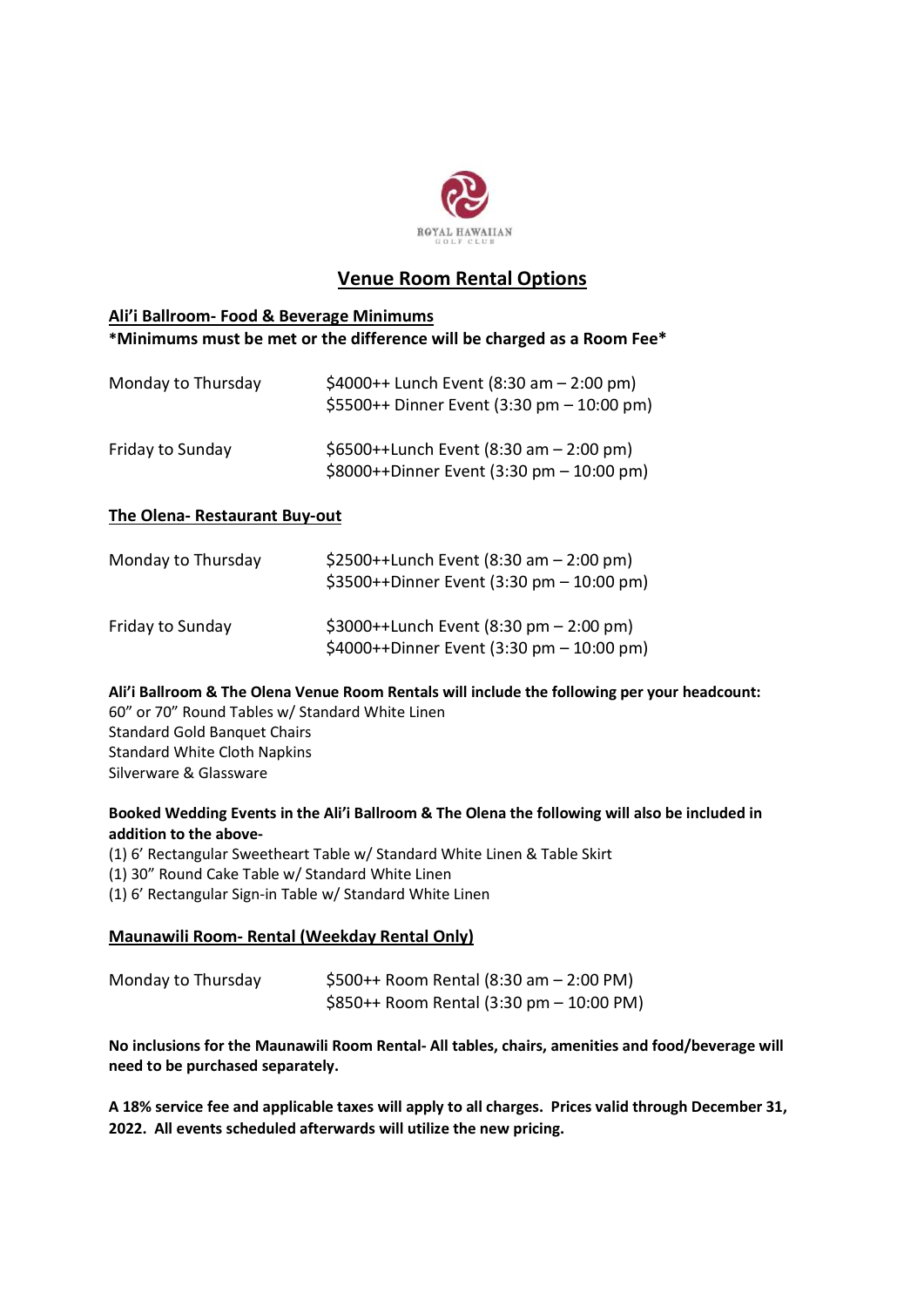REVISED 12/7/21 PRICE LIST **PAGE 2 of 7** 



## Wedding Event Packages

#### Ceremony Package

Garden Lawn White 2-Post Arch (undecorated) (32) Mahogany Folding Chairs Sound System with (1) Microphone Water Station with Disposable Cups Signing Table with Commemorative Certificate 1 Hour Weekday Rehearsal (Bridal Party Only) Day- of Bridal Suite Access to Golf Course with Cart Transportation for Wedding Couple & Photographer(s) Only \$3500++

### Reception Packages Food & Beverage Minimums

### Silver Package

12' x 12' Dance Floor (3) Votive Candles per Table \$9500++

### Gold Package

Bottle of Champagne for Couple (1) Hot Appetizer for Wedding Party during Set-up (1) Cold Appetizer for Wedding Party during Set-up All Silver Package Inclusions \$10,500++

## Platinum Package

Use of Main Clubhouse Selected Venue Rooms Includes Room Rental Fees for- Garden Lawn, Ali'i Ballroom, The Olena & Maunawili Room Silver & Gold Package inclusions plus your Ceremony Package Fee \$13,500++

A 18% service fee and applicable taxes will apply to all charges. Prices valid through December 31, 2022. All events scheduled afterwards will utilize the new pricing.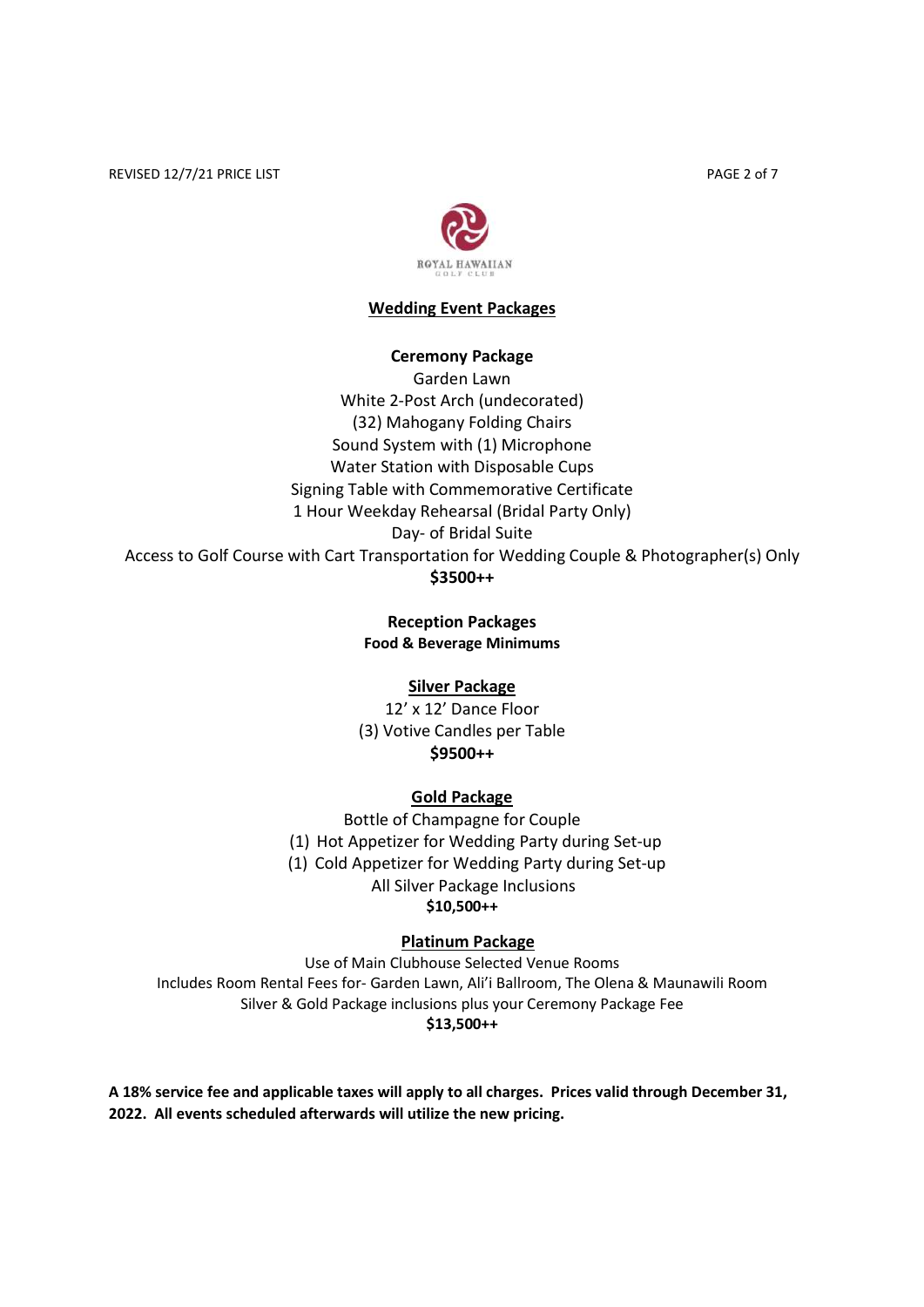REVISED 12/7/21 PRICE LIST **PAGE 3 of 7** 



Bar Menu

Soft Drinks- \$5 Coca Cola- Diet Coke- Sprite

Fruit Juices- \$6 Cranberry-Orange-Pineapple-Passion Orange Guava

Domestic Beers-\$7 Coors Light-Miller Lite-Bud Light-Michelob

Imported Beers-\$8 Corona-Heineken-Heineken Light-Stella

### Wine (Glass)-\$9

Wente-Cabernet Kendal Jackson-Chardonnay Rex Goliath-Merlot Cavit-Pinot Grigio Chateau St. Michele-Riesling White Zinfandel-Woodbridge

### Well Liquor-\$10

Smirnoff-Vodka Beefeaters-Gin Bacardi Silver-Rum Koloa-Spiced Rum Jack Daniels-Whiskey Jose Cuervo Gold- Tequila

### Premium Liquor-\$11

Grey Goose-Vodka Bombay Sapphire-Gin Crown Royal-Whiskey Patron Silver-Tequila Maker's Mark-Bourbon Chivas Regal-Scotch

\$500 Bar Minimum Required if sales minimum is not met the difference will be charged as a Bar Fee. A 18% service fee and applicable taxes will apply to all charges. Availability and pricing are subject to change at any time without notice due to vendor availability. This menu and pricing are valid until December 31, 2022. All events scheduled after this date will utilize new menu and pricing accordingly.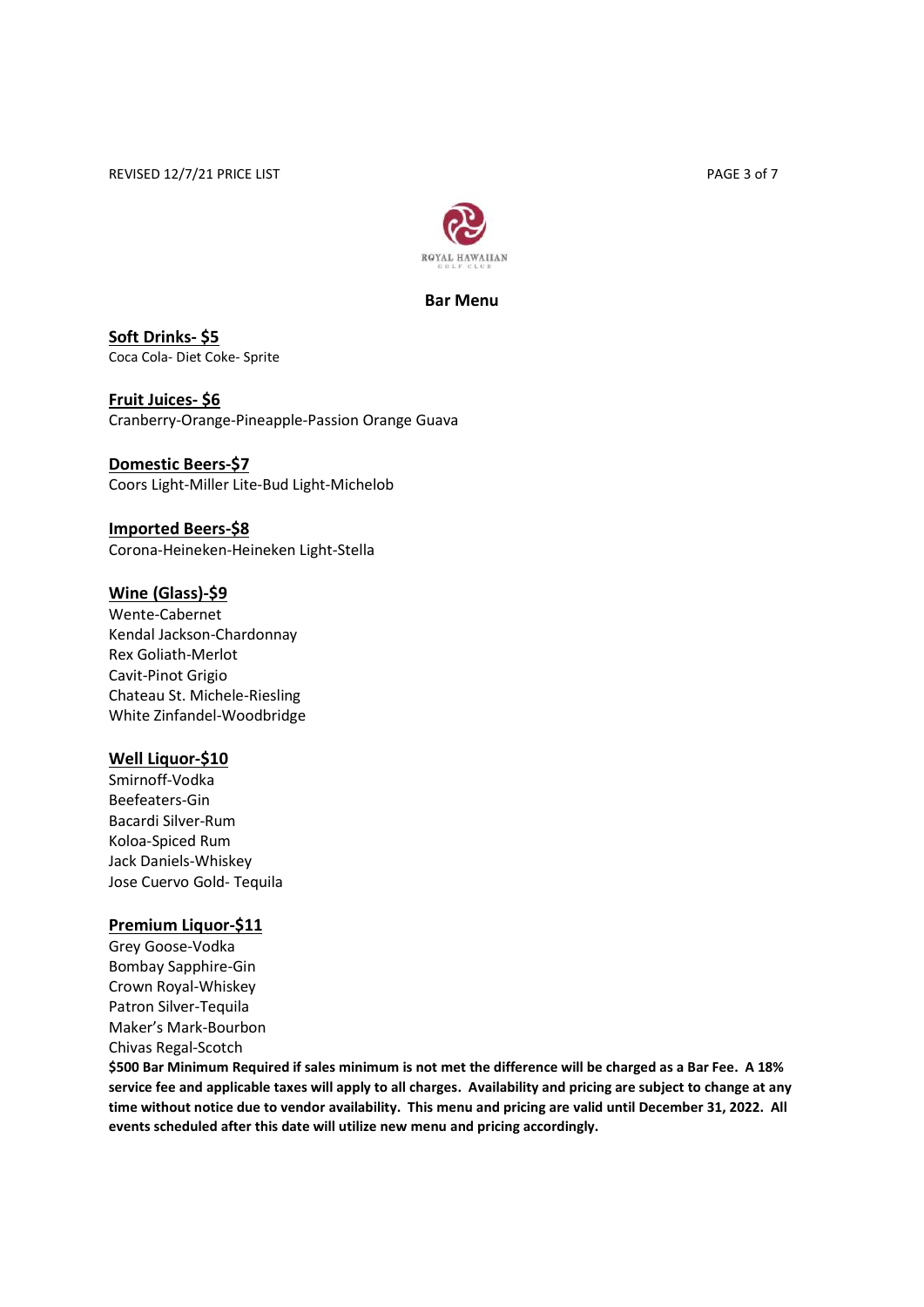

# Buffet Options

# Beef

Pulehu Steak Boneless Kalbi-Short Ribs Beef Bourgogne Beef Broccoli Spaghetti Bolognese Slow Cooked Braised Beef Roasted Beef Grilled Flank Steak with Teriyaki

# Chicken

Chicken Piccata Grilled Chicken w/ Mango Glaze Local Style Chicken Katsu Ginger Soy Glazed (Teriyaki) Chicken Breast Herb Roasted Chicken Korean Style Garlic Chicken Fried Chicken Wings

# Pork

Herb Roasted Pork Loin w/ Natural Jus Guava Glazed Pork Loin Salt & Pepper Pork Steamed Pork Laulau Pork Loin w/ Sundried Tomato Stuffing Saint Louis Baby Back Ribs with Barbecue Sauce Traditional Smoked Kalua Pork

# Seafood

Chinese Style Steamed Fish Baked Fresh Catch Fresh Island Fish w/ Macadamia Nut Crust Furikake Salmon w/ Kabayaki Glaze Shrimp Ala Francese Seafood Linguini with Shrimp, Clams & Mussels w/ White Wine Butter Sauce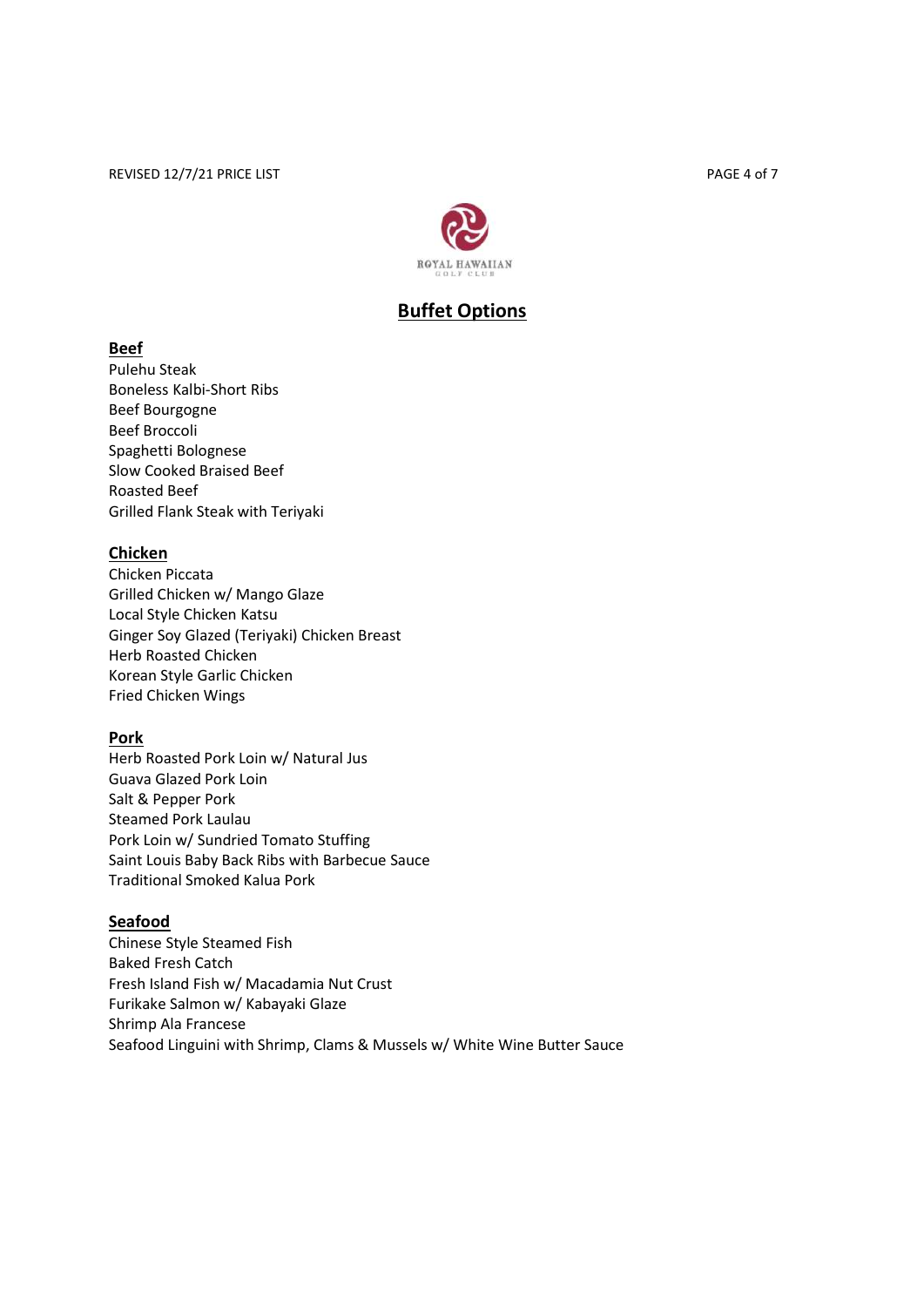

### **Vegetarian**

Baked Eggplant Parmesan Gourmet Cheesy Macaroni Vegetable Stir Fry Ratatouille Vegetarian Spaghetti Tofu Vegetable Stir Fry Yellow Curry Pumpkin & Squash

## **Salads**

Caesar Salad Chinese Chicken Salad Creamy Crab and Broccoli Pasta Salad Cucumber and Carrot Namasu Fresh Lomi Lomi Salmon Fresh Vegetable Crudites w/ Ranch Dressing Tomato & Bacon w/ Ranch Salad Island Style Potato Macaroni Macaroni Salad Somen Salad Pasta Salad w/ Italian Dressing Thai Crunch Salad w/ Creamy Peanut Dressing Tropical Fruit Salad Tossed Baby Greens w/ Assorted Dressings Spinach Salad w/ Walnut & Strawberries Watercress Tofu Salad w/ Asian Sesame Dressing

#### Starches

Chicken Long Rice Chow Mein Noodles Garlic Mashed Potatoes Mashed Potatoes w/ Butter Island Style Fried Rice Rice Pilaf Hawaiian Style Sweet Potatoes Rosemary and Garlic Roasted Red Potatoes Steamed Brown Rice Steamed White Rice Steamed Hapa Rice (Brown and White Rice mixed)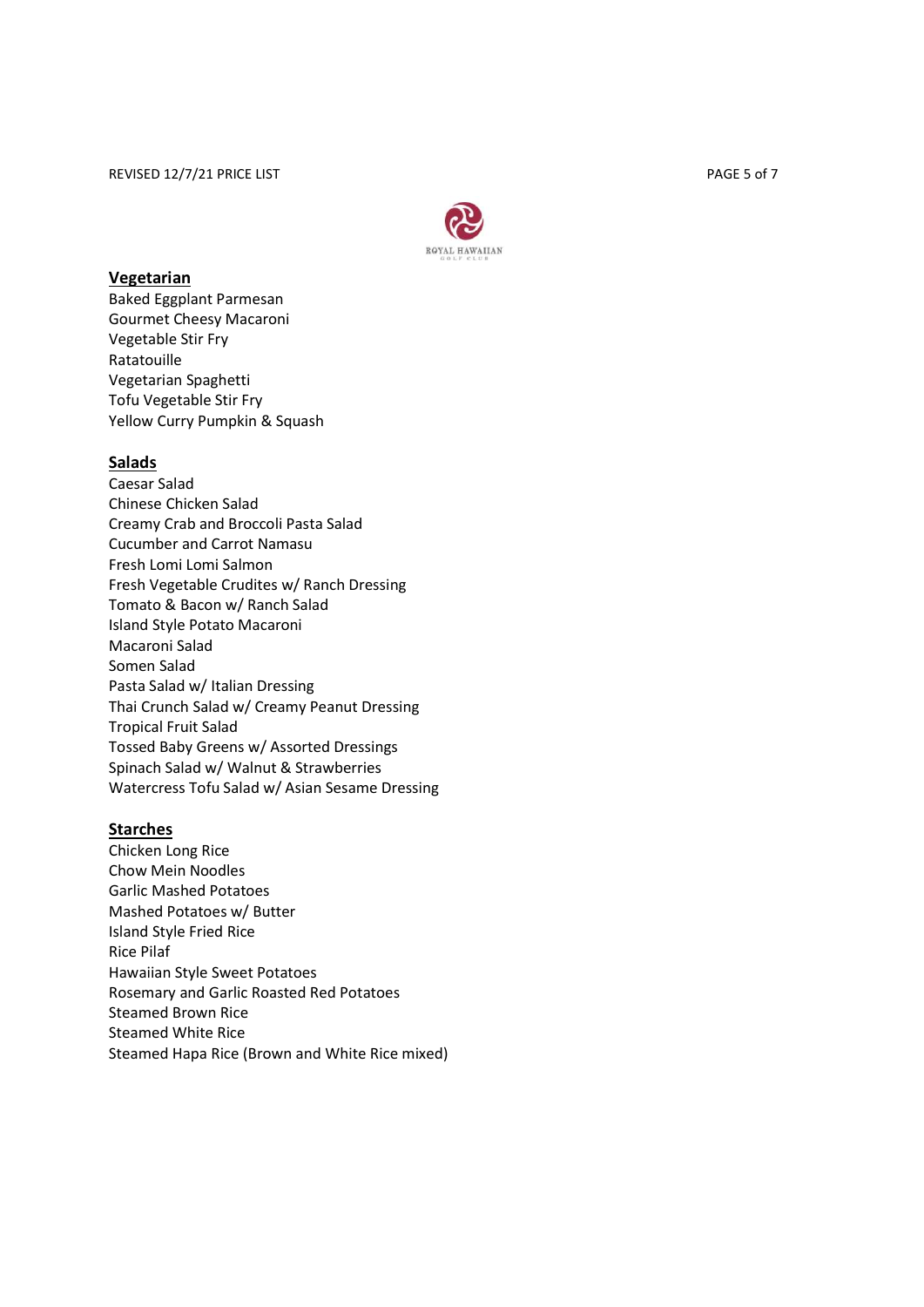

## Appetizers

### Hot Appetizers

Beef Satay (100 Pieces) \$300++ Crab Cakes (100 Pieces) \$400++ Garlic Chicken Drumettes (100 Pieces) \$250++ Hot Spinach/Artichoke Dip w/ Chips (Serves 50-70) \$250++ Kalua Pig Sliders on Sweet Rolls (100 Pieces) \$300++ Savory Teriyaki Meatballs (Serves 50 -70) \$250++ Crostini w/ Tapenade (100 Pieces) \$300++ Vegetarian Pot stickers (100 Pieces) \$300++ Chicken Yakitori (100 Pieces) \$300++ Italian Meatballs in Marinara (Serves 50 -70) \$300++

## Cold Appetizers

Ahi Poke (Hawaiian Style Shoyu/Spicy) (Serves 50-70)- \$450++ Ahi Tataki (100 Pieces)-\$450++ Cheese Platter w/ Crostini (Serves 50-70)-\$250++ Cucumber with Spicy Ahi (100 Pieces)-\$350++ House Made Salsa & Chips (Serves 50-70)-\$150++ Shrimp Shooters w/ Cocktail Sauce (100 Pieces)-\$350++ Smoked Salmon Canapes (100 Pieces)-\$400++ Prosciutto and Assorted Melons (100 Pieces)-\$300++ Kim Chee Shrimp Poke (Serves 50-70)-\$350++ Fruit Skewers in Pineapple (Serves 50-70)-\$300++

### Ala Carte Carving Stations

Honey Glazed Bone-in Ham (Serves 50)-\$400++ Seasoned Prime Rib (Serves 60)-\$600++ Roasted Top Sirloin (Serves 60)-\$500++ Whole Roasted Suckling Pig (Serves 60)-\$600++ Herb Roasted Tenderloin (Serves 60)-\$600++

### Additional Ala Carte Self-Serve Stations- 50 Adult Minimum Required

Sushi Station- Assorted Maki and Hand Rolls (Serves 50)-\$750++ Ramen Station- Assorted Vegetable/Garnishes (Serves 50)-\$250++ Ice Cream Station- Vanilla or Chocolate and Assorted Toppings (Serves 50)-\$350++ Nacho Station (Serves 50)-\$350++

A 18% service fee and applicable taxes will apply to all charges. Prices valid through December 31, 2022. All events scheduled afterwards will utilize the new pricing.